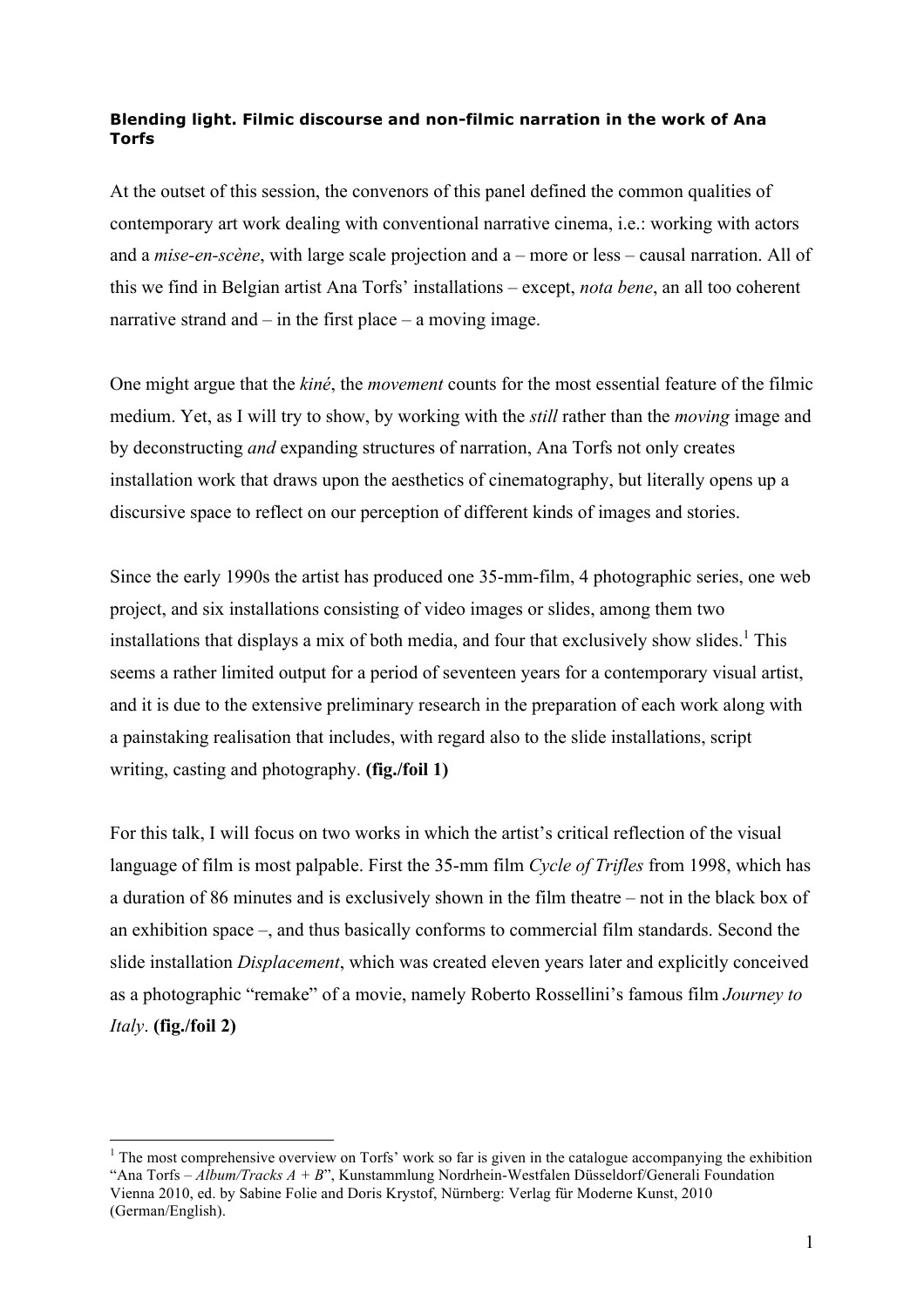By contrasting these works I hope to draw attention not only to the cinematic aspects in both of them, but also to highlight the relation between filmic and non-filmic qualities and their effect on the spectator's perception and imagination.

## **"Cycle of Trifles", 1998**<sup>2</sup> **(figs. 3, 4)**

The black-and-white film *Cycle of Trifles* is based on Ludwig van Beethoven's [1770-1827] so-called conversation books. After becoming deaf in old age, the famous composer asked his family, friends and colleagues to communicate with him through these notebooks which contain only *their* "voices", so to say, not his own as he was deaf but not dumb. The film is based on a selection of text from these 139 books dating from 1818 until Beethoven's death in 1827. As the film's title suggests, the conversation books contain not so much sophisticated artistic reflections, but quite profane and everyday observations concerning the composer's domestic life, especially the difficult relationship with his nephew Karl, and the cultural and political situation in early 19th century Vienna as a whole. Let's see two short clips from this film, one quite from the beginning (2:44-3:53), one at about 19 out of 86 minutes (19:22-20:40):

## **… (2 film clips)**

The dry excerpts from the conversation books evoke a strong atmosphere giving insight into Beethoven's socio-psychological situation at the end of his life and form the clear-cut core of a complex visual narration. The formally reduced, dense pictures appear moving and somewhat suspended at the same time. We see performing actors yet their voices come from the off. In fact, what we hear is not *their* voices, as the artist worked with a double cast of onand off-screen actors.<sup>3</sup> While Beethoven is at the centre of the filmic plot, we do not see nor hear the famous composer. His strong presence in spite of his complete physical absence is brought about by a camera position that sometimes seems to mimic a subjective camera, facing the opposite person as if through Beethoven's eyes.

However, an actual point-of-view shot through the composer's eyes is never really taken. Rather, the viewer feels as if he was sitting *next* to him, thus somehow involved yet strangely

 <sup>2</sup> Original title: *Zyklus von Kleinigkeiten*; technical data: 35 mm feature film, black and white, 86 minutes, dolby SR, German spoken with English, French or Dutch subtitles.

<sup>3</sup> A working principle that occurs in a number of slide installations, e.g. *The Intruder*, 2004, *Anatomy*, 2006, or *Displacement*, 2009.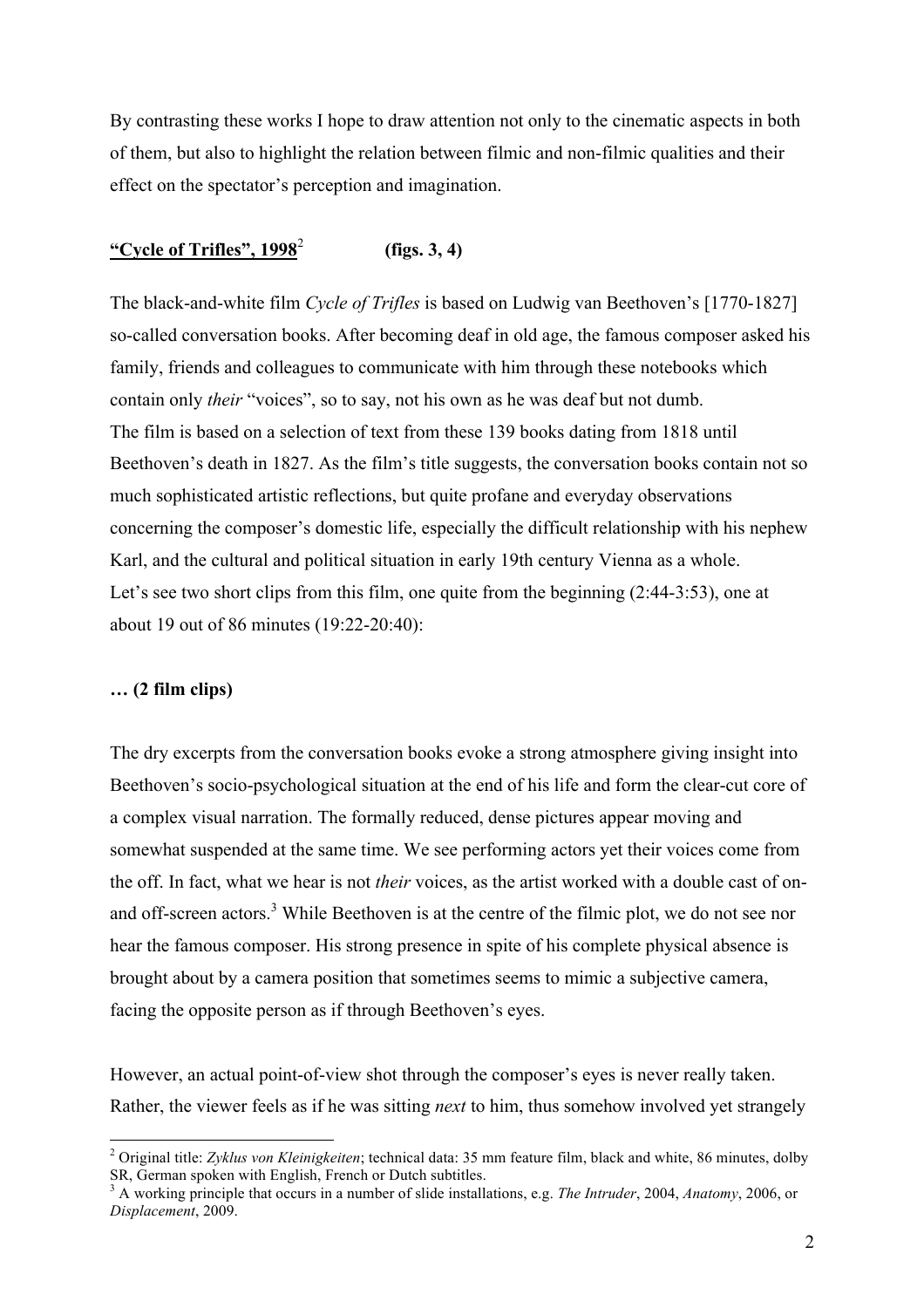distant to the conversation on the screen. **(fig. 6)** Distance is also created by the black-andwhite character of the images and the different settings of the scenes: Scenery and costume design are no 'authentic' reconstructions of Beethoven's time, but inconspicuously display a mix of historic and today's furniture and clothing that makes it difficult to historically classify them. Culturally loaded as they are through disparate iconographic references – I'll come back to that later –, the settings reach beyond the specific historical context of the source text and make us read it on a more anthropological level instead of a biographical anecdote.

The filmic action unfolds around the 'blind spot' of the figure of Ludwig van Beethoven **(fig. 7)**, and from the treacherous spoken and written language alone it becomes lucid that the composer's deafness, as well as his genius, ultimately made him an archetypal outsider. His very own distance to the world around him is audio-visually translated by means of dehistoricisation and fictionalization. **(figs. 8, 9)**

Many art historical references contribute to these effects, most notably references to pictorial conventions such as the so-called "conversation pieces" from the  $18<sup>th</sup>$  and  $19<sup>th</sup>$  centuries that show group portraits of friends and families in intimate settings **(fig. 10)**, baroque kitchen still life, French history painting **(fig. 11)** or  $19<sup>th</sup>$  century *plein air* painting **(fig. 12)**.

Yet, despite these art historical references, the images in *Cycle of Trifles* are deeply bound to the aesthetics of film: For example, different from the painterly tradition, which most commonly depicts the subjects of a conversation piece in full length, the filmic mise en scene mainly operates with Medium Close Shots which create an even more intimate atmosphere of dialogue **(fig. 13)**.

The picture repeatedly fades out into the blank white screen, thus indicating not only a change of time and place, but also hinting at the inherent function of the cinematic screen as a surface for projection and imagination. The mise en scene, *cadrage* and a sometimes harsh lighting **(figs. 14, 15)**, as well as the exclusive use of sequence shots with a static camera confront us with clearly staged images, the highly artificial nature of which is even more stressed by their hovering between stillness and movement. In this quality they remind us of *tableaux vivants*, living pictures that were a popular form of entertainment in the late 18th and early 19th centuries, that is, during Beethoven's lifetime and in the dawn of modern visual culture that would see, shortly afterwards, the rise of photography.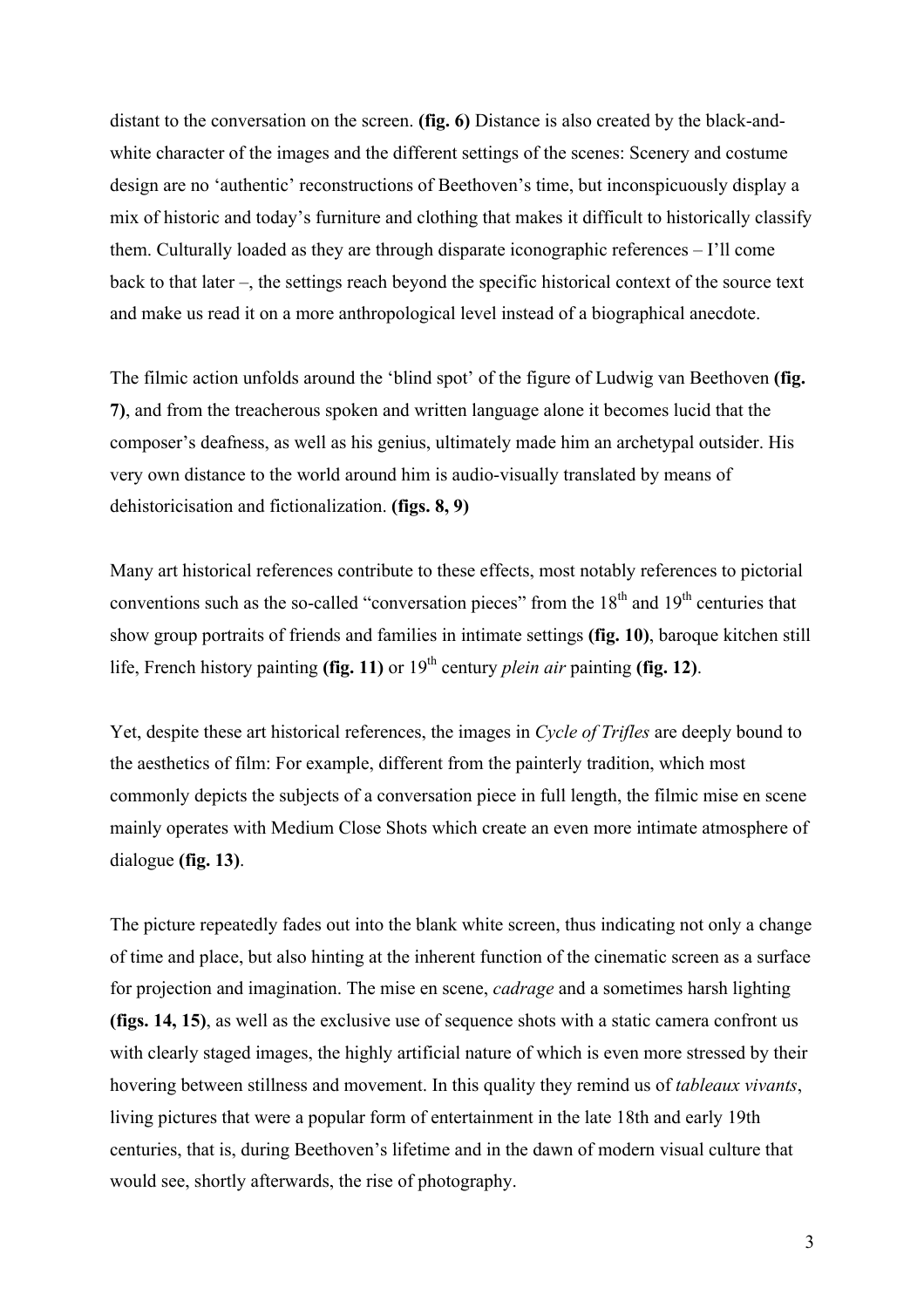The historical *tableau vivant* displayed a group of costumed amateur actors impersonating a well-known painting in an accordingly staged and lit scenery. While it was, from its very beginning, an intermediary art form between theater, painting and, later, photography, it held a particular attraction for its audience as a live performance of a, if I may say so, dead subject, that is, painting. With such a paradoxical visual status, it has been argued that the *tableau vivant* had a specific impact on 19th century aesthetic discourses, inasmuch as it contributed, as a painterly remodeling of life, to an aestheticisation of the real.<sup>4</sup> (fig. 16)

The performing actors freeze for a short moment imitating *not* life, but stillness, thus submitting to an ideal of artificiality which results quite obviously from an aesthetic construction. This "constructed" nature of the image may well be described as a basic principle in the work of Ana Torfs. Yet, while the cinematic reflection of the *tableau vivant* in the films of Luchino Visconti, Pier Paolo Pasolini and others has recently been the subject of a study by German film historian Joanna Barck,<sup>5</sup> an exclusively iconographic approach in regards to explicit visual references seems little promising when it comes to the discussed film. **(fig. 17)**

*Cycle of Trifles* is constructed as a succession of stills, each of which has, as Steven Jacobs has counted, an average shot-length of 43.3 seconds.<sup>6</sup> And while he has also pointed out, like some other writers, that Torfs' film is quite obviously indebted to a concept that Gilles Deleuze calls the "Time-Image", and that it owes much to a tradition of European modernist cinema including figures such as Robert Bresson and Carl Theodor Dreyer, I would like to address another reading of the film, one which focuses the intermediary status of its pictures. **(fig. 18)**

 $\frac{1}{4}$ <sup>4</sup> Cf. Norbert Miller, Mutmaßungen über lebende Bilder: Attitüde und "tableau vivant" als Anschauungsform des 19. Jahrhunderts, in: Helga de la Motte-Haberer (Hg.), Das Triviale in Literatur, Musik und Bildender Kunst, Frankfurt/M: Klostermann, 1972, p. 106-130: 109, n. 4. <sup>5</sup>

<sup>&</sup>lt;sup>5</sup> Joanna Barck, Hin zum Film - zurück zu den Bildern. Tableaux Vivants: "Lebende Bilder" in *Filmen von Antamoro, Korda, Visconti und Pasolini*, Bielefeld: Transcript-Verlag, 2008. The following image (fig. 17) is taken from this book.

<sup>&</sup>lt;sup>6</sup> Cf. Steven Jacobs, "A Conversation Piece", in: Ana Torfs – *Album/Tracks A* + *B* (see note 1), p. 177-178: 178, n. 2. The following year, the still photographs and texts from this film formed the basis for Ana Torfs' book *Beethoven's Nephew/Le neveu de Beethoven/De neef van Beethoven/Beethovens Neffe* (Brussels: Yves Gevaert Publisher, 1999).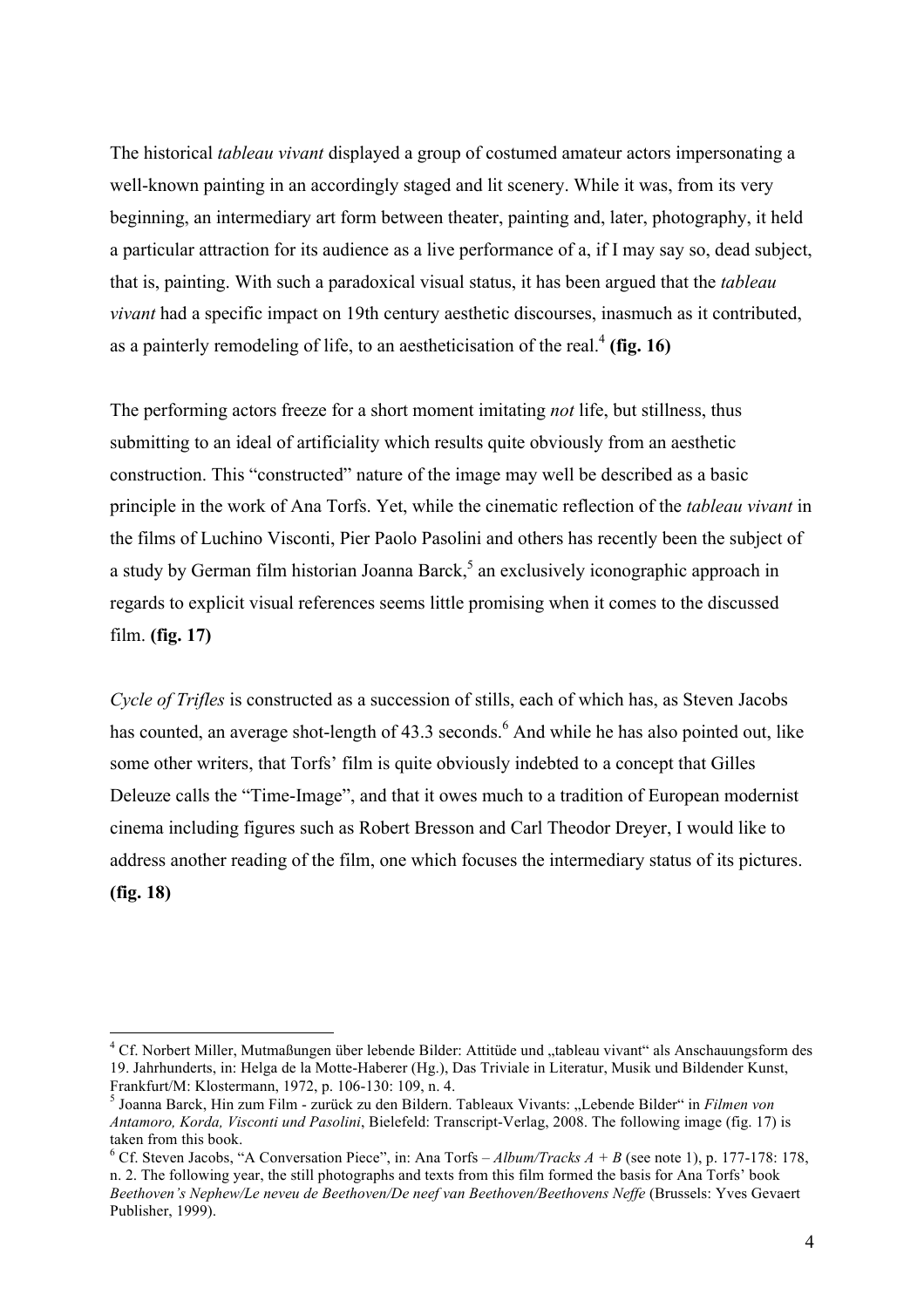This double nature might be read, with Roland Barthes in his essay "Diderot, Brecht, Eisenstein" from 1973<sup>7</sup>, by paraphrasing Gotthold Ephraim Lessing's [1729-1781] idea of the "decisive moment", as a moment of condensed narration. Barthes identifies this quality in image concepts such diverse as Diderot's identification of theatrical scene and pictorial *tableau*, Bertolt Brecht's idea of an "Epic Theatre" and Sergej Eisensteins technique of filmic montage. As Barthes points out, all of them are indebted to the idea of "absolute significance" and "aesthetic perfection" – that is, that in the picture of a "decisive moment" the inherent sense of a gesture or an action – even of a most trivial one in *Cycle of Trifles* –, the deeper sense for past, present and future times is given in exactly this correspondence of formal or aesthetic conciseness and narrative density.

## **"Displacement", 2009**<sup>8</sup> **(fig. 19)**

Although Ana Torfs had an artistic focus on film and video while she studied at the Sint-Lukas University College of Art & Design in Brussels, *Cycle of Trifles* remains her only 35 mm-film so far. For *Displacement*, a slide installation with projections on opposing walls, she deliberately chose to translate an explicit "original", that is Rossellini's movie *Journey to Italy,* from 1954, into the static photographic medium.

Given the 'slot' for this presentation it seemed inappropriate to show an excerpt of Rossellini's film as well, and I hope that most of you will know the film or remember it clearly enough for the following remarks.

*Displacement* was created on the occasion of the artist's residency in the history-ridden Swedish island Gotland in summer 2007. Again, the artist edited a given text, that is, the movie's original dialogues, which she shortened, adapted and supplemented using text fragments from Gotland tourist guides and newspapers.

Giant, frontal portraits of a man and a woman on one side are facing the visual narrative unfolding on the opposite wall. Structured into a chronology of seven days, the altogether 225

<sup>&</sup>lt;sup>-</sup> Roland Barthes, *Diderot, Brecht, Eisenstein* (1973), in: id., Der entgegenkommende und der stumpfe Sinn. *Kritische Essays III*. Frankfurt/M. 1990 (French ed. 1982). 8

<sup>&</sup>lt;sup>8</sup> Technical data: Installation with black and white slide projections on 2 opposing walls (2 loops of 50 minutes), 2 projection socles, wireless headphones, sound, English spoken, digitally controlled, variable dimensions.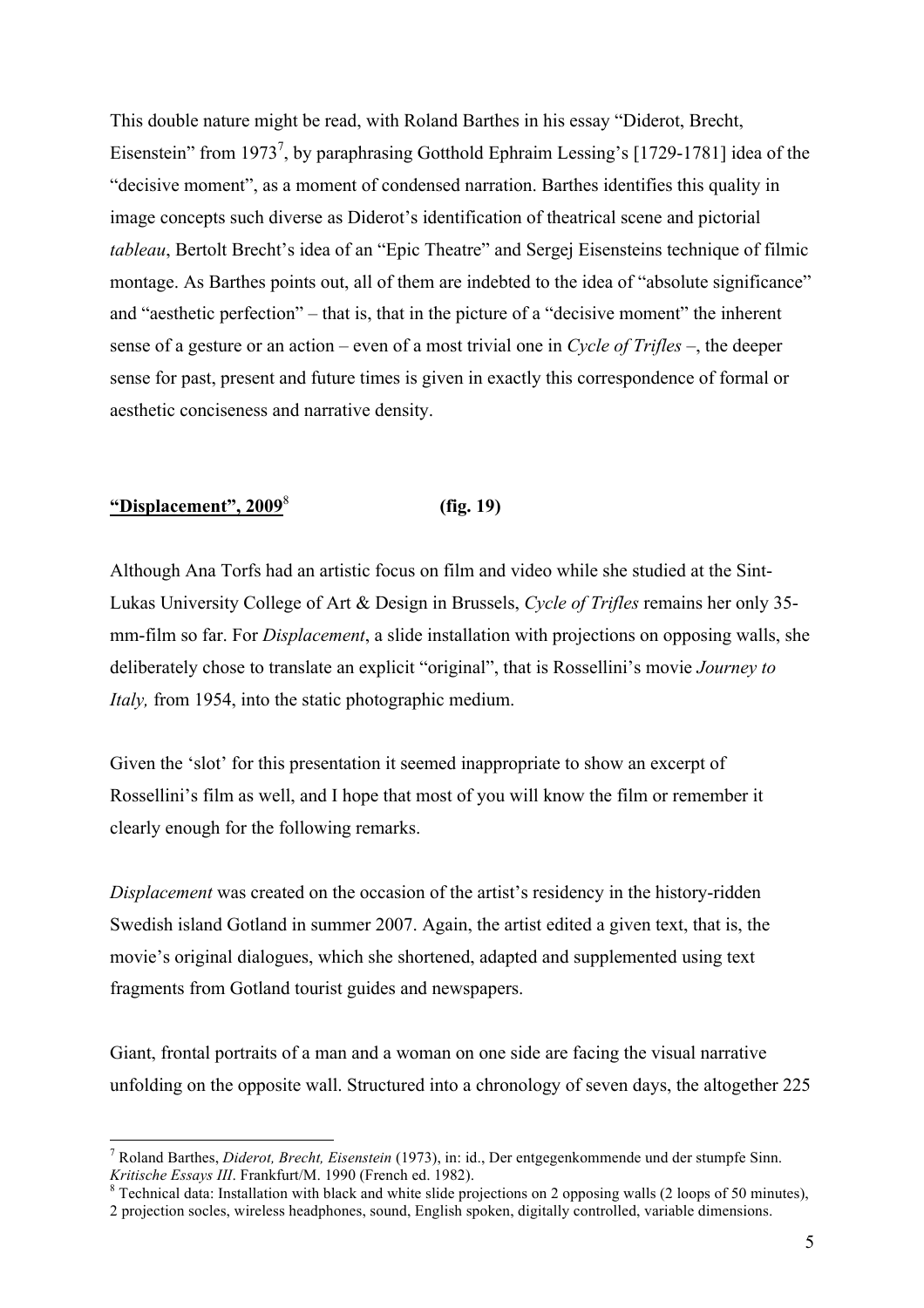slides offer the minimum requirements for a dramatic plot, that is, a written indication of time and *diegesis*, and photographic images of landscapes and interiors as potential settings. **(figs. 20, 21, 22, 23)**

The slowly alternating close ups of the motionless male and female faces form a static counterpart to the changing panoramic views and text slides, and while it remains unclear if the man and the woman stand for the story's couple or the installation's beholders, the visual arrangement is, again, complemented by a voice-over sound track. **(fig. 24)**

Speaking from the off, an anonymous male narrator introduces to the couple's story which unfolds in dialogues between these two and two further 'actors'. Being performed in a rather emphatic and professional attitude, the off-scene conversations stress even further the incoherence of image and text. As Catherine Robberechts remarks, the actors "seem to be reading rather than speaking and you sense that – like the photos in the travelogue – they 'allude' to a human presence rather than representing actual characters."<sup>9</sup>

**(figs. 25-32 (voice over: "They reach their destination …"), rather quickly as a sequence)**

The plot evolving from the dialogues is only very loosely connected with the photographic settings. These show pine woods, coast lines, limestone quarries, an Italianate villa, several Bronze Age grave yards, a military defence museum, and so forth. A sort of desertedness seems to be the strongest typological connection between these rather incoherent places. While the sites are abandoned, they nevertheless often show traces of a human presence, be it an abandoned military infrastructure, archaeological remains or an idiosyncratic furnishing. **(fig. 33)**

The structure<sup>10</sup>, plot and dialogues of *Displacement* are clearly borrowed from Rossellini's movie. Yet, while the Italian director named the married British couple in his movie Katherine and Alex Joyce, the couple in *Displacement* remains nameless. For both couples, though, the death of an uncle is the reason for their journey, during which they realize that they have grown apart. The experience of another country and the psycho-geographic mapping of an unfamiliar setting results in a reflection on their marriage as well.

<sup>-&</sup>lt;br>9

<sup>&</sup>lt;sup>9</sup> Catherine Robberechts in her text on *Displacement*, see http://anatorfs.com (10.4.10).<br><sup>10</sup> The structure of seven days is also inspired by Dante's *Divina Commedia*, see Ana Torfs/Gabriele Mackert, "Never Trust the Artist. Trust the Tale." An Email Correspondence, in: Ana Torfs – *Album/Tracks A* + *B* (see note 1), p. 180-187: 181.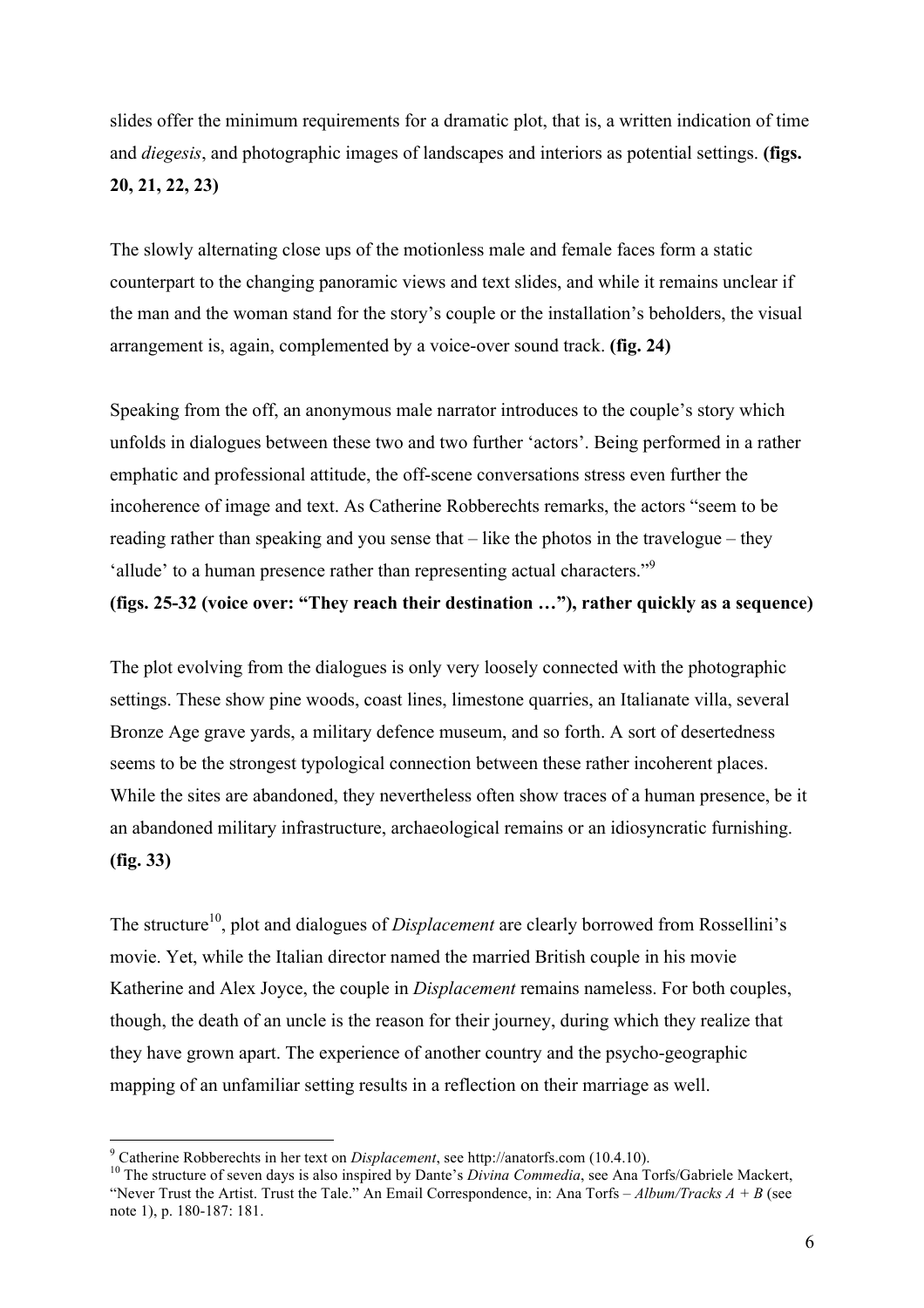The different sites that Rossellini's couple visits in Naples and Capri such as Pompeii, the lava fields of Vesuvius, or the Catacombs unmistakably represent a sensual culture of emotional expression completely contrary to the their own rather uptight social background. **(fig. 34)** In *Displacement*, however, the plot and its psychological subtext are not so much characterised through means of cultural dichotomy and unfamiliar social manners. Rather, the alienation that the couple experiences results not only from their very own estranged relationship, but from the fundamental strangeness and desertedness of the country they encounter. Different from Rossellini's film, not only the characters, but also the island remains nameless, and the title of the work is much less precise in regards to the journey's destination, and far more telling when it comes to the psychological aspects that travelling and the experience of moving in space may entail.

The unfamiliar look of many buildings in *Displacement* is further stressed by the inner structure of the visual travelogue: The camera, and thus the viewer, slowly moves around and towards those particular sites. The images suggest a deliberate and gradual, not a linear approach, and thus an intrigued and, indeed, a pristine gaze. The camera becomes an active tool, an 'actor' taking the viewer on a rather deviating than determined route.

**(figs. 35-40 (voice over: "Look, we're just going for dinner …"), as a sequence)**

Here the work's visual aesthetics meet the camera work in Rossellini's movie, as the director shot in extreme long takes, turning the camera into a "travelling eye" that make especially Katherine's experience all the more perceptible. (**fig. 41)**

As is well-known, Rossellini's film was sharply criticized at that time for its highly original narrative structure and visual language, or, how André Bazin puts it in his championing writings on the director, for a "dispersive, elliptical, errant or wavering" narration that worked "in blocs with deliberately weak connections and floating events".<sup>11</sup>

It is quite obvious that these qualities must be highly attractive to Ana Torfs, who in her work in general deals with different possibilities of telling a story. Accordingly, she deconstructs Rossellini's "weak connections" even more, and she liberates the image even more rigidly from any superfluous details, and from its all too close link to language. The "dense and

<sup>&</sup>lt;sup>11</sup> André Bazin, quoted from Gilles Deleuze, Cinema 2: *The Time-Image*, Minneapolis UP, p. 1.